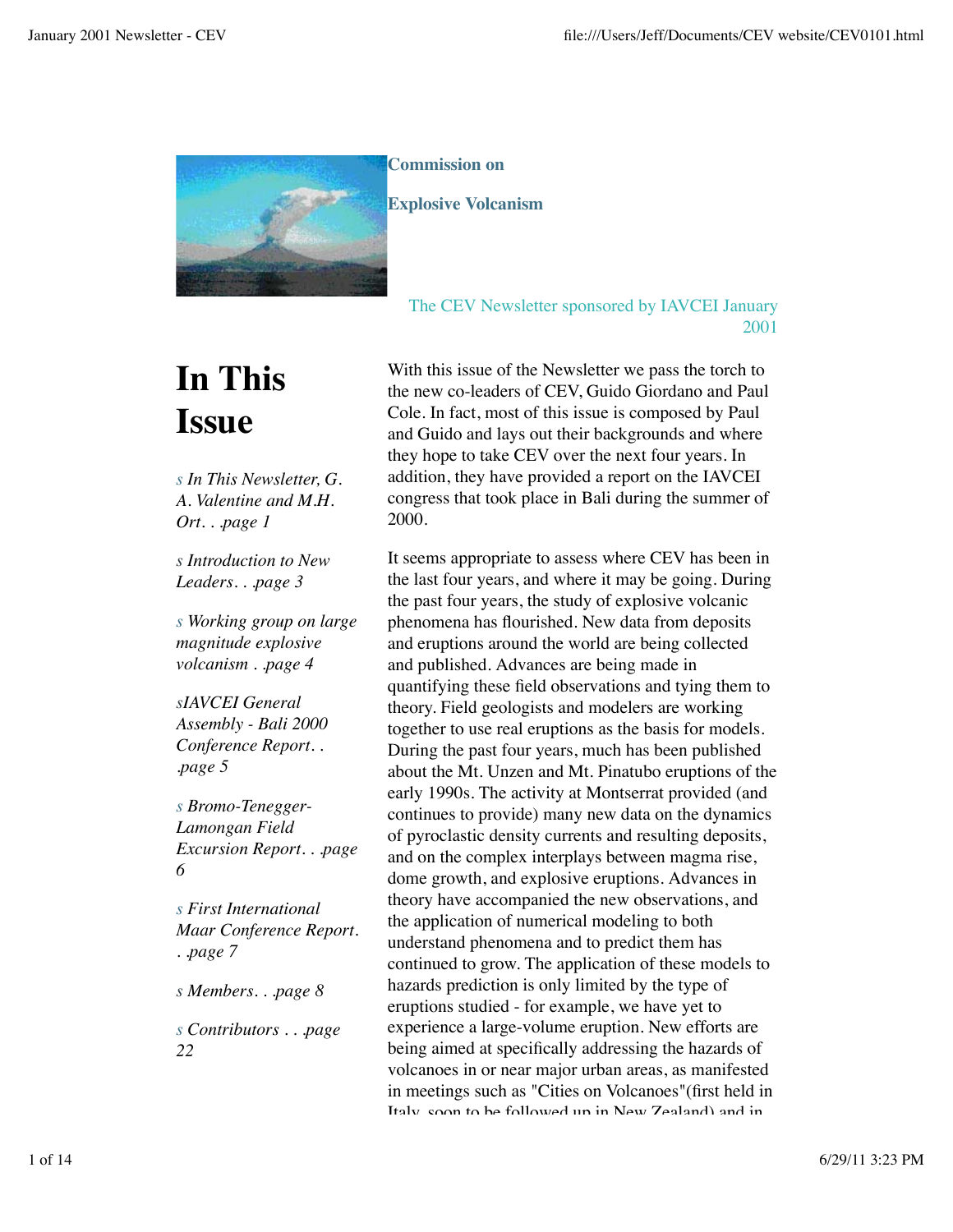efforts to bridge between volcanology and the civil engineering/architecture communities.

In one of our issues of CEV Newsletter, we visited the history of the Commission, going back to some of the records from when it was formed in the early 1980s. At that time, explosive volcanism was a very specialized field of study with few active workers. We think it is safe to say that explosive volcanology has now grown into a full-fledged discipline that draws on a large number of sciences, including geology, remote sensing, fluid dynamics, computational physics, petrology,

**The CEV Newsletter**

Number 01-01

This newsletter is published under the aegis of IAVCEI, International Association of Volcanology and Chemistry of the Earth's Interior. *http://www.iavcei.org/*

CEV homepage: *http://vishnu.glg.nau.edu/cev/*

Co-Leader/Editor Michael H. Ort

Co-Leader/Editor Greg A. Valentine

Associate Editor Paula C. Geisik

> *(Issue continued on page 2)*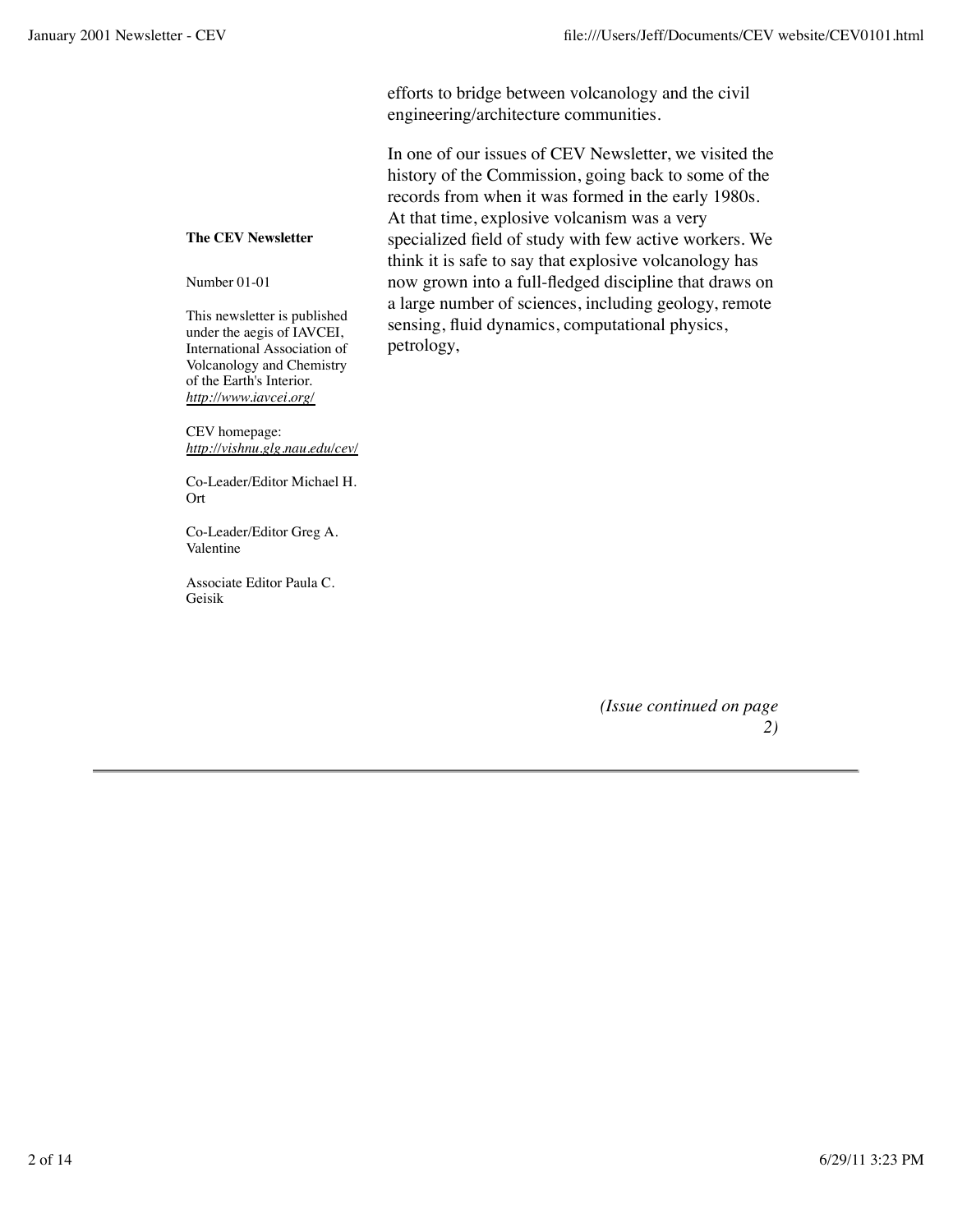# *(In this Issue continued from page*

#### *1)*

engineering, and even the social sciences. We hope that CEV, during its approximately twenty years of existence, has helped to facilitate this evolution.

The past four years have seen a number of activities where CEV played a role, but we want to emphasize that it is the individuals within the Commission (but, of course, not limited to members!) that make things happen. The leaders of the Commission serve mainly as communication and integration conduits and help to raise the awareness of emerging research issues. Our focus has been particularly on publishing the Newsletter on a regular basis (although we skipped the Spring 2000 issue because of the interruption caused by a major wildfire in Los Alamos) and on organizing symposia. In the Newsletter, we have provided an informal forum for exchanging and debating ideas in topics such as kimberlites and maars. We have tried to publicize upcoming meetings of interest to volcanologists and to provide summaries of the major conferences.

Another goal that we have had is to use CEV as a place where different research groups around the world can provide a summary of the work that

Numerical modeling is not a stand-alone capability in that it must be interwoven with observational and experimental studies, but we hope that members of the commission will continue to think about and discuss ways in which it can be more effectively brought into the mainstream of our science. This may happen through a Numerical Modeling Working Group, as we proposed recently, or through more loosely-organized mechanisms.

In summary, we have had a lot of fun as leaders of CEV and hope to continue to see it grow. We are confident that Guido and Paul will see to it that the Commission remains vibrant! And finally, we want to thank Paula Geisik for her work over the past three years in handling the logistics of the CEV Newsletter without her help we would have had great difficulty in keeping the Newsletter going!

G. A. Valentine and

M. H. Ort, Co-Leaders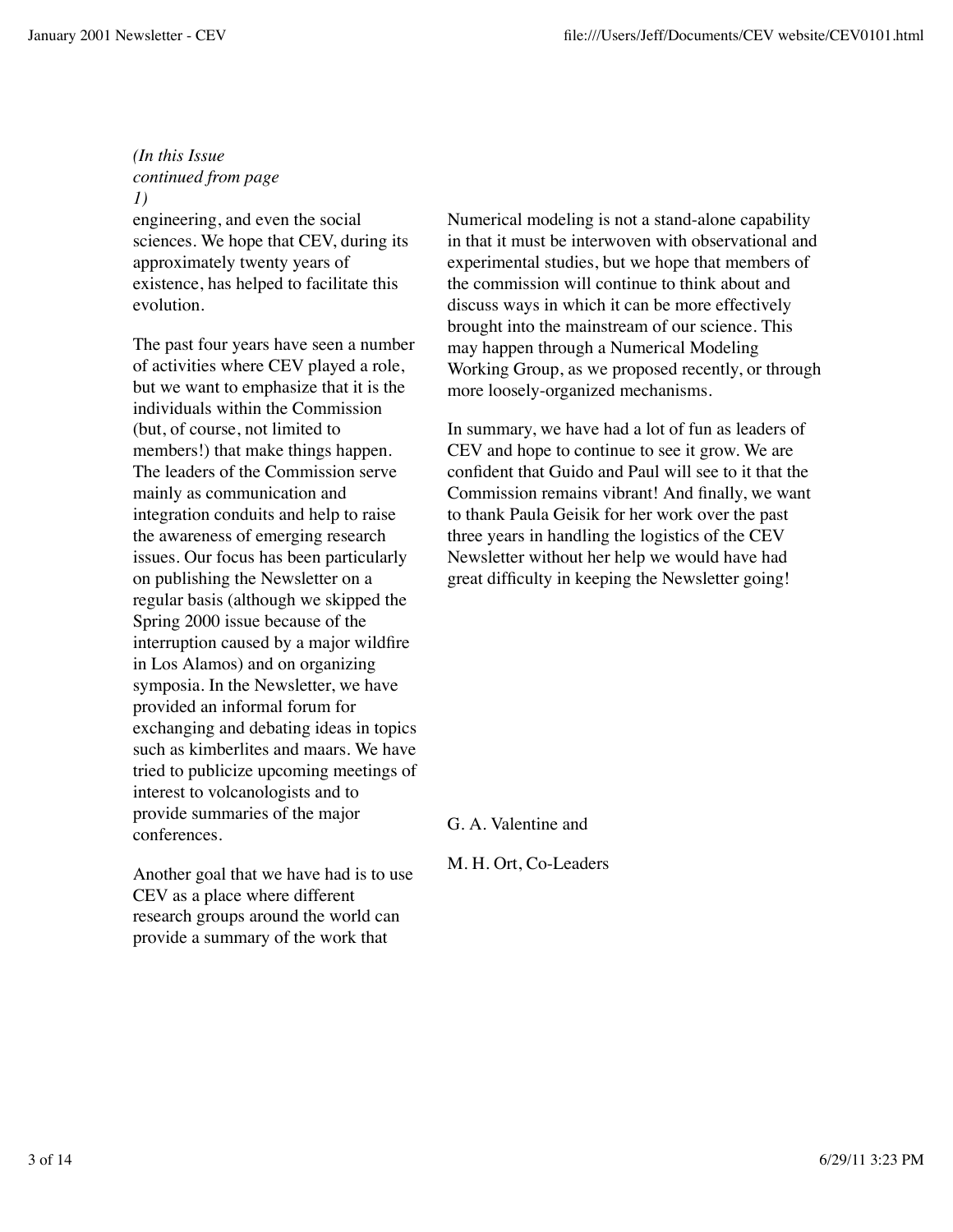they are doing and planning, in order to promote collaborations and a higher level of awareness of events in the community. At times, dragging articles out of others (or even out of the co-leaders) is difficult, and we encourage all of you to contribute any informal notes you might have, without needing a request.

CEV has sponsored sessions at conferences on issues ranging from peperites to eruption physics. In addition, CEV sponsored field workshops that have been received very positively, although again we must emphasize that it is the workshop leaders who should get all the credit for initiating and organizing these events.

One issue that we have raised, but that for a combination of reasons has not been really addressed, is the need for numerical modeling to be further integrated and promoted as an important tool for understanding eruption phenomena. This is especially true from a prediction and planning perspective, where simulation of eruption scenarios is very important.

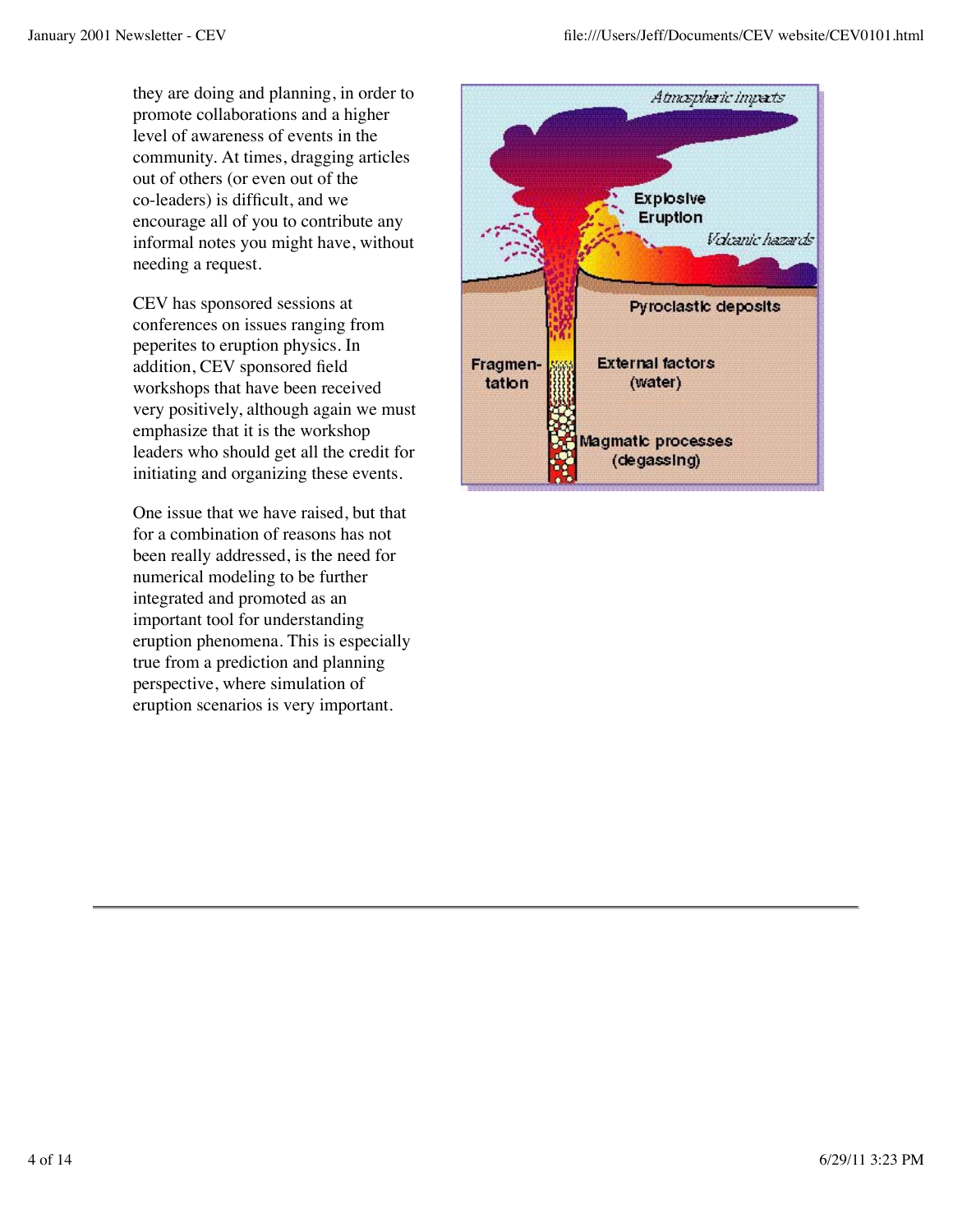# **Introduction to our new Leaders**

**Paul**: I am currently based at the University of Luton where I teach Geology and related subjects. My research interests cover a number of aspects of explosive volcanism. One of my favourite controversial research topics has been the emplacement of pyroclastic flows and surges. I am also interested in hydrovolcanism and have recently completed a study on the 1957-58 surtseyan eruption of Capelinhos in the Azores. One of my current areas of research is the study of persistently active explosive volcanoes, the nature of their explosions and associated activity.

Like Guido, I studied for my PhD on Roccamonfina volcano in Southern Italy. I have also worked on pyroclastic and volcaniclastic deposits elsewhere in Italy on Campi Flegrei, Monte Vulture and Lipari Island. I worked with a large interdisciplinary team in the Azores, mainly on Furnas Volcano, one of the European Laboratory volcanoes. The results of much of this work were recently published in JVGR in 1999. Between 1996 and 1998 I was heavily involved in the monitoring of the current eruption of Soufrière Hills volcano, Montserrat. This provided me with the fantastic opportunity of observing actual pyroclastic flows and surges and then, safety permitting, studying their deposits.

**Guido**: I am based at the Università Roma 3 where I teach Geology of Volcanism. I am also currently involved in the coordination of the geological survey of volcanic rocks for the new 1:50,000 geological sheets of Roma and Albano, which cover a wide area across the Colli Albani and Sabatini volcanic complexes. My main reaserch interests are related to pyroclastic flow and lahar transport and emplacement, as well as the structural geology of volcanoes and calderas. In the last three years I have also worked in multidisciplinary research project concerning  $CO<sub>2</sub>$ 

hazard in the Roman region, together with geochemists and hydrogeologists.

Paul and I met the first time at Roccamonfina where he was about to finish his PhD studies and I was about to start mine. After defending my thesis, I spent two years in Melbourne at Monash University for my post-doc, working with Ray Cas on the structure of the Devonian Boyd Volcanic Complex and the phreatomagmatism of the Newer Volcanic Province in Southeastern Australia. At present I am involved in several international research projects related to explosive volcanism with Monash University (phreatomagmatism and large volume ignimbrites), Universitat de Barcelona (peri-mediterranean Quaternary volcanism), Changchung University (Changbaishan volcano, NE China), University of Cergy Pontoise (dike emplacement).

# **Proposed future developments for CEV**

We would like to take this opportunity to thank Greg and Michael's for their efforts over the last 4 years. We have inherited a lively commission from them and only hope we can maintain their high standard.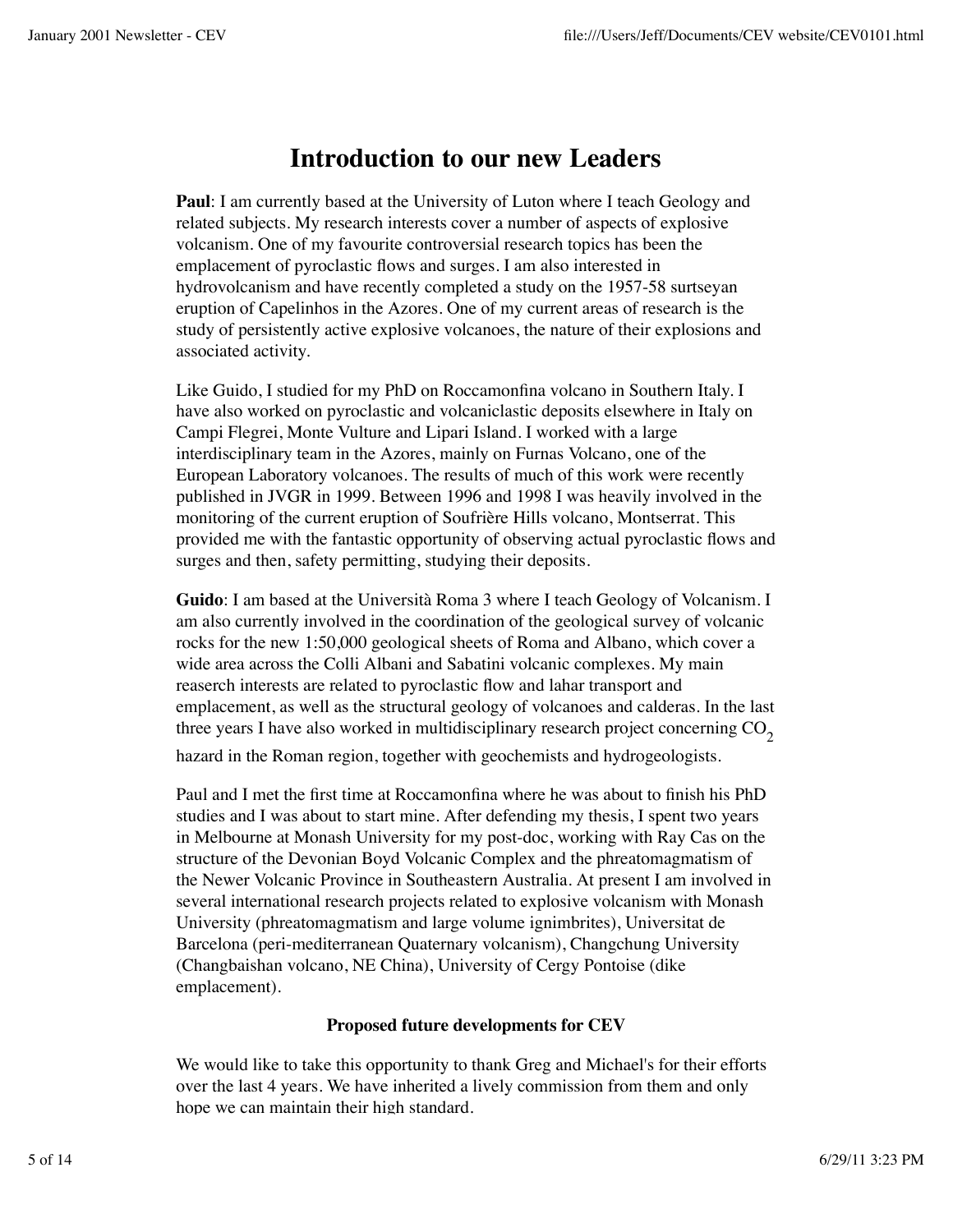One of the first things that we would like to do is to transform the CEV newsletter to a web only based communication. We feel that this is timely and appropriate given that this is almost totally an academic based group and as far as we know everyone who receives this newsletter has web access. If there is someone who does not have web access please let us know and we can arrange for a hard copy to be sent to them.

We are happy to promote workshops, particularly within so-called less developed countries and would appreciate suggestions for any such workshops. If you have any suggestions and / or are willing to organise a field workshop please do not hesitate to contact us.

Paul Cole and Guido Giordano, Co-Leaders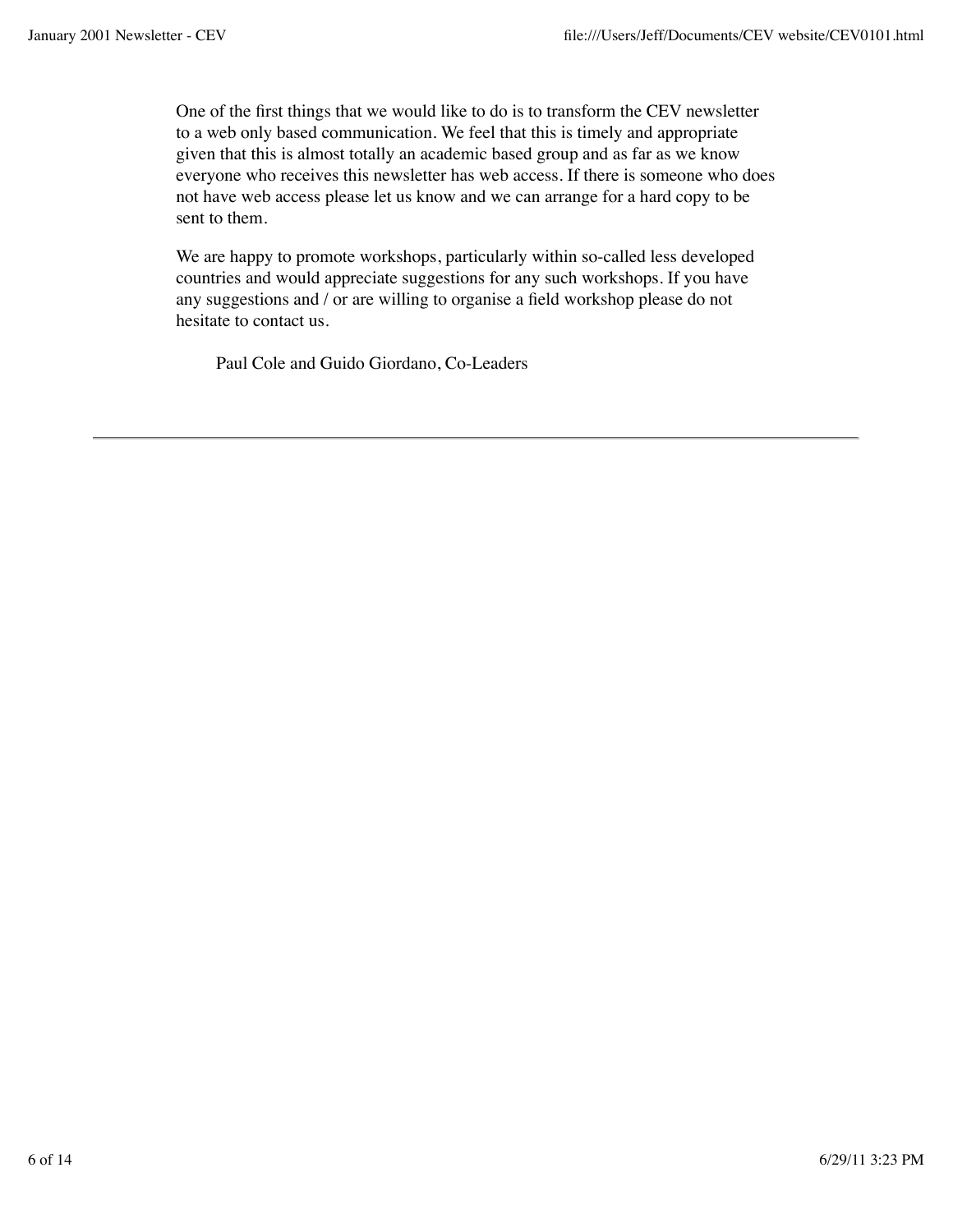### **WORKING GROUP ON LARGE MAGNITUDE EXPLOSIVE VOLCANISM**

Eruptions of VEI magnitude 7 (30 km3 ) or greater are likely to have serious global consequences. At the request of the IAVCEI president we would like to propose the development of a working group on 'large magnitude explosive volcanism'. The primary aim of this working group would be to attempt to establish the periodicity of such VEI 7 eruptions. This would involve collation of data (both terrestrial and marine) on all explosive eruptions of VEI 7 magnitude or greater for the last 2 million years. It is likely that this will be a joint effort between the commission for explosive volcanism and the atmospheres commission. We will, in the near future, be contacting people to compile databases for specific regions. It is likely that these regions will be the 19 regions used by the Catalogue of Active Volcanoes of the World. Any volunteers would be welcome!



## *Montagne Pelée 1902 - 2002:*

#### **Explosive volcanism above subduction zones.**

A workshop will be organised in 2002 by the Institut de Physique du Globe de Paris sponsored by IAVCEI, the territorial authorities of French Antilles, the Institut National des Sciences de l'Univers (CNRS), to commemorate the 1902 eruption of Montagne Pelée. This workshop will be located in Martinique (French Antilles) the week before or after May 8, 2002. It will be preceded and followed by field trips.

To receive the first announcement, you must express your interest and send your co-ordinates to: Obs.volcanologiques@ipgp.jussieu.fr

Due to space limitations, the workshop will be limited to about 150 people.

**IUGG 2003** is to be held in Sapporo Japan.

For information, see:



http://www.jamstec.go.jp/jamstec-e/IUGG /indexe.html

**IAVCEI 2004 General Assembly**

is to be the chile. Served in Chile. Section  $\mathcal{L}_{\mathcal{A}}$  is organizing it. It is organizing it. It is organizing it.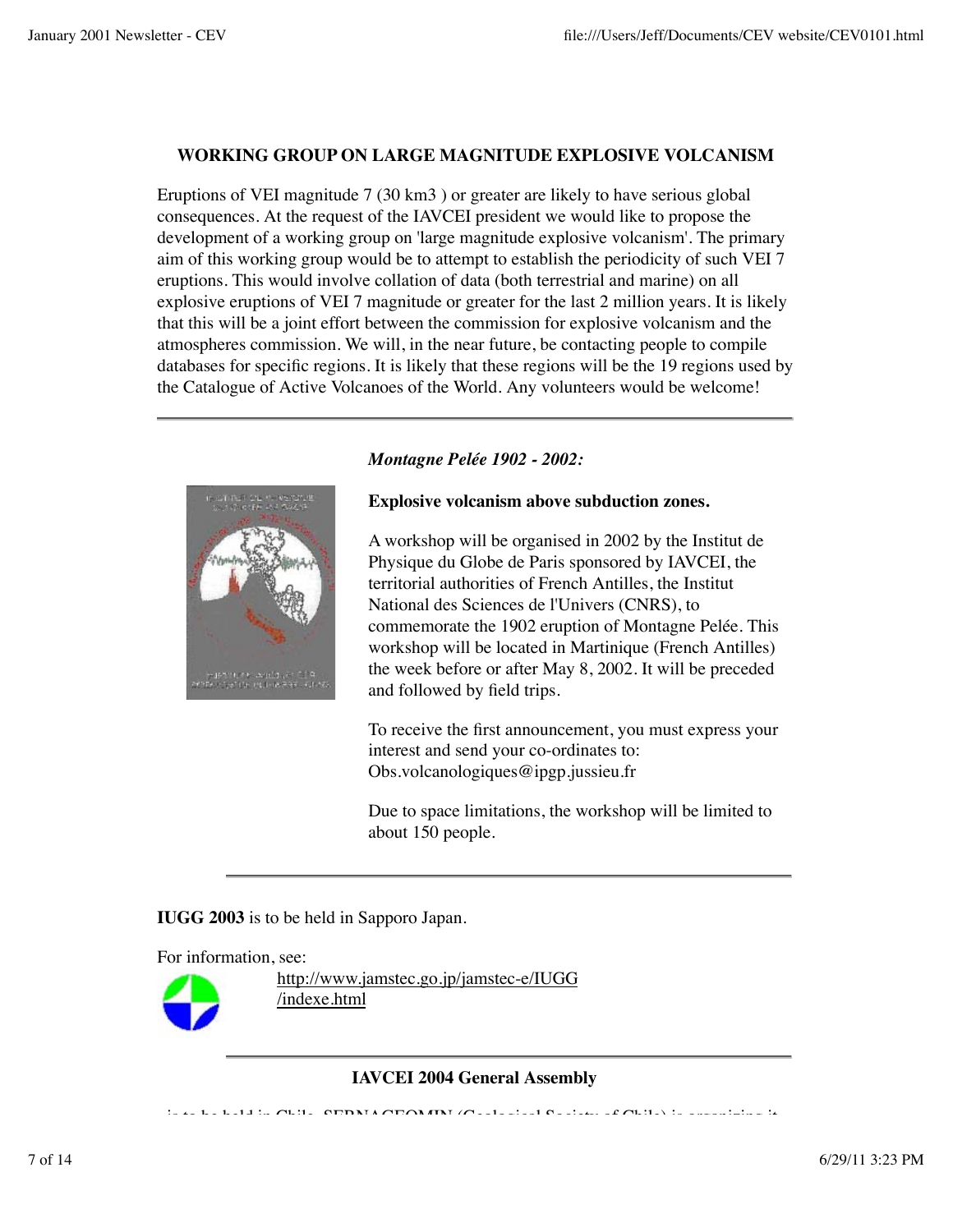Further details will be forthcoming.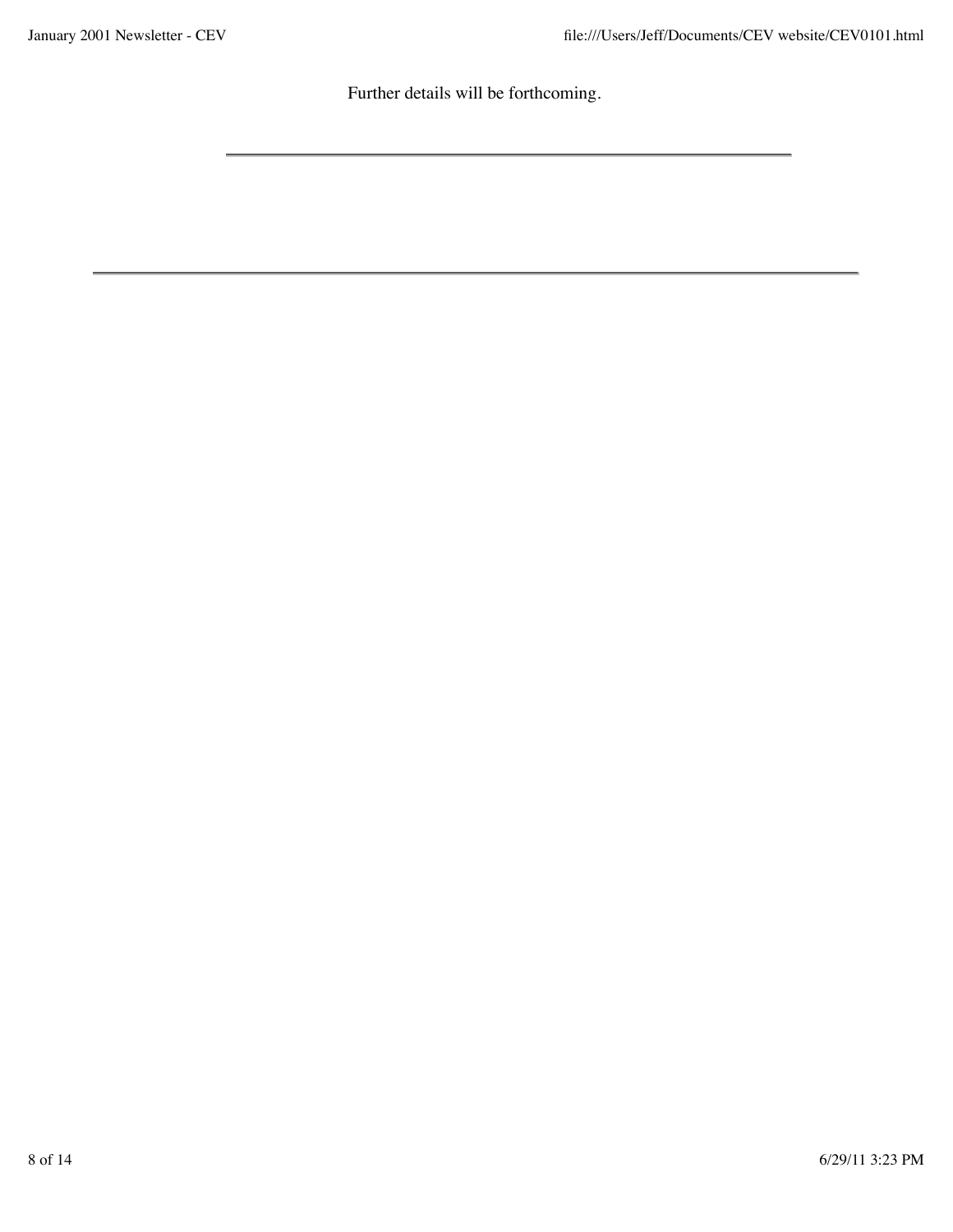#### **IAVCEI GENERAL ASSEMBLY - BALI 2000 CONFERENCE REPORT**

The IAVCEI General Assembly 2000 was held in Bali between 18 and 22 July 2000. About 490 geoscientists from 39 countries met in the International Convention Center at Nusa Dua, surrounded by the beautiful scenery of Bali Island with its active volcanoes and coral reefs. The aim of the General Assembly was to gather the volcanological community around the central topics of volcanic hazard mitigation and volcanic resources utilisation, themes that are particularly important to Indonesia, the country with the greatest number of active volcanoes in the world.

The Assembly was successful in allowing exchange of experiences and knowledge among scientists throughout the twelve organised symposia and concerning the following topics: Structure of Island Arcs;Volcano Seismology; Volcano Geophysics; Magmatic Processes; Magmatic related mineralisation; Volcanogenic sediments; Hazard Mitigation; Volcanic Gases; Crater Lakes; Physical Volcanology; Utilisation of Energy and other volcanic resources; and Surtseyan Volcanism.

A little less then the 489 accepted abstracts were presented during both the oral and poster sessions. The General Assembly also offered the opportunity to visit some of the most famous and hazardous volcanic areas of Indonesia. Three pre-Symposium field excursions were taken to the volcanic areas of Merapi, Dieng-Kelud-Ijen and Bromo-Semeru-Lamongan. On the 20th a daytrip to Batur caldera and Agung Volcano observatory was organised, giving the opportunity to all participants to visit the active volcanoes of Bali and discuss, in the field, problems concerning monitoring and hazard mitigation with the Indonesian collegues. After the meeting 50 participants attended a field excursion to Krakatau.

In addition, two post-conference short courses were held about "Improved understanding of increasingly used Satellite-based volcano monitoring tools" and "Database of volcanic unrest" giving volcanologists the opportunity to catch up with the latest advances.

Personally I attended oral and posters presentations given in the Physical Volcanology, Volcanogenic Sediments sessions. The Physical Volcanology session (the largest of the meeting) comprised 93 contributions. Many topics have been discussed, including recent eruptions of Etna, Italy (1999), Cerro Azul, Galapagos (1998), many aspects of the eruptions at Soufriere Hills, Montserrat (1995-2000), Merapi, Indonesia (1994 and 1997), Anak Krakatau, Indonesia (1992-1999), the unrest at Dominica, West Indies (1998-1999), Arenal, Costa Rica

(1987-1999), Unzen (1991-1999). Interesting discussion arose from the many papers presented on analogue and numerical experiments, as well as conceptual models of bubble nucleation and growth, and conduit flow dynamics. Analogue and numerical models have also been presented on dome growth and collapse, caldera formation, pyroclastic flow dynamics and sedimentation, tephra dispersal and lava flow eruptions. New techniques of volcano monitoring have been presented such as satellite remote sensing and interferometric radar, as well as results from the drilling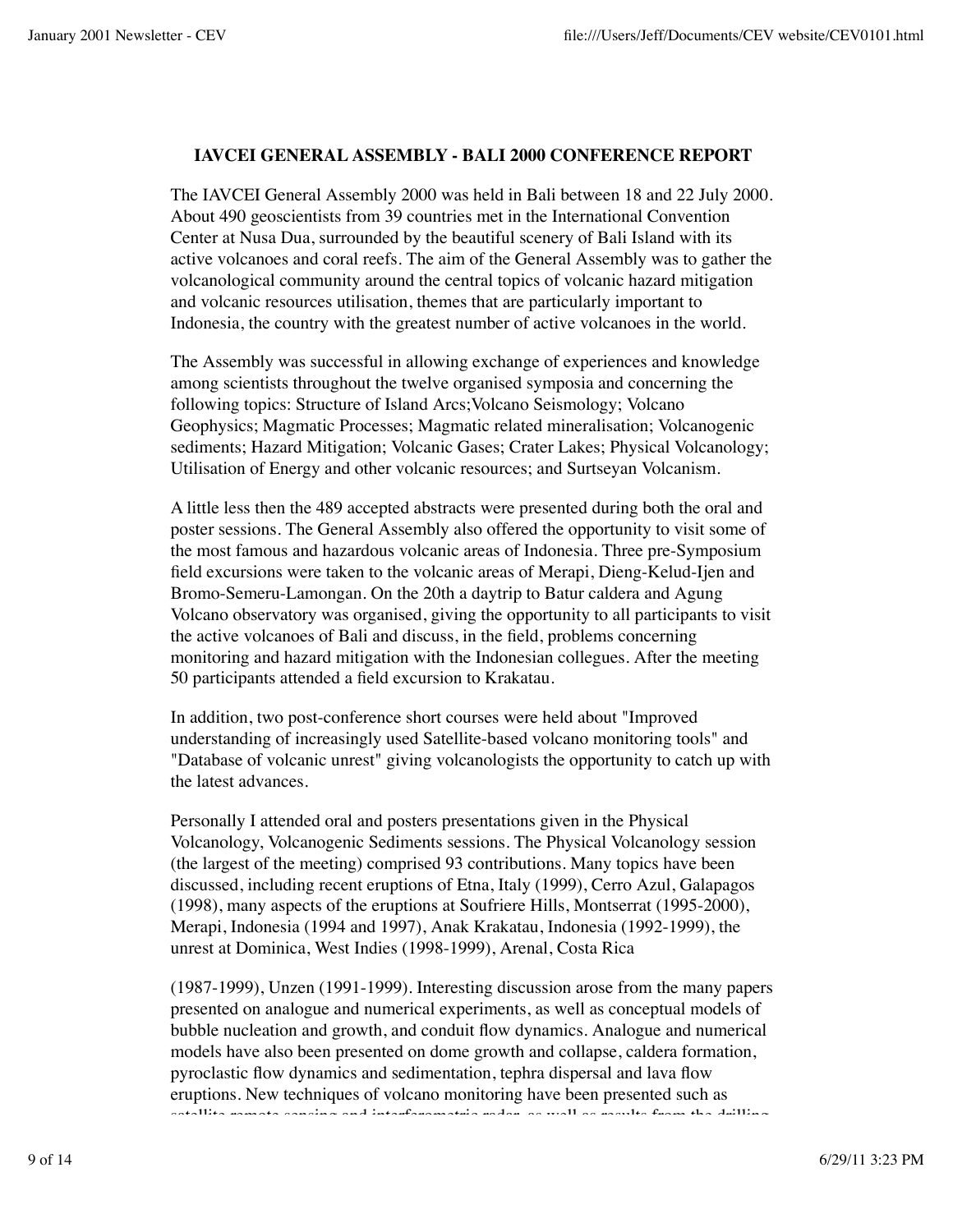project at Unzen volcano. One paper also dealt with extraterrestrial volcanism at Io (Jupiter).

The Volcanogenic Sediment session involved 17 contributions. Topics included debris avalanche deposits, lahars and their lateral transition to the fluvial environment, volcaniclastic sediments in marine environment and tsunamis, erosional features, volcanic ash dispersal in monsoonal environments, as well as papers about pyroclastic flow deposits and hyaloclastite formation.

Guido Giordano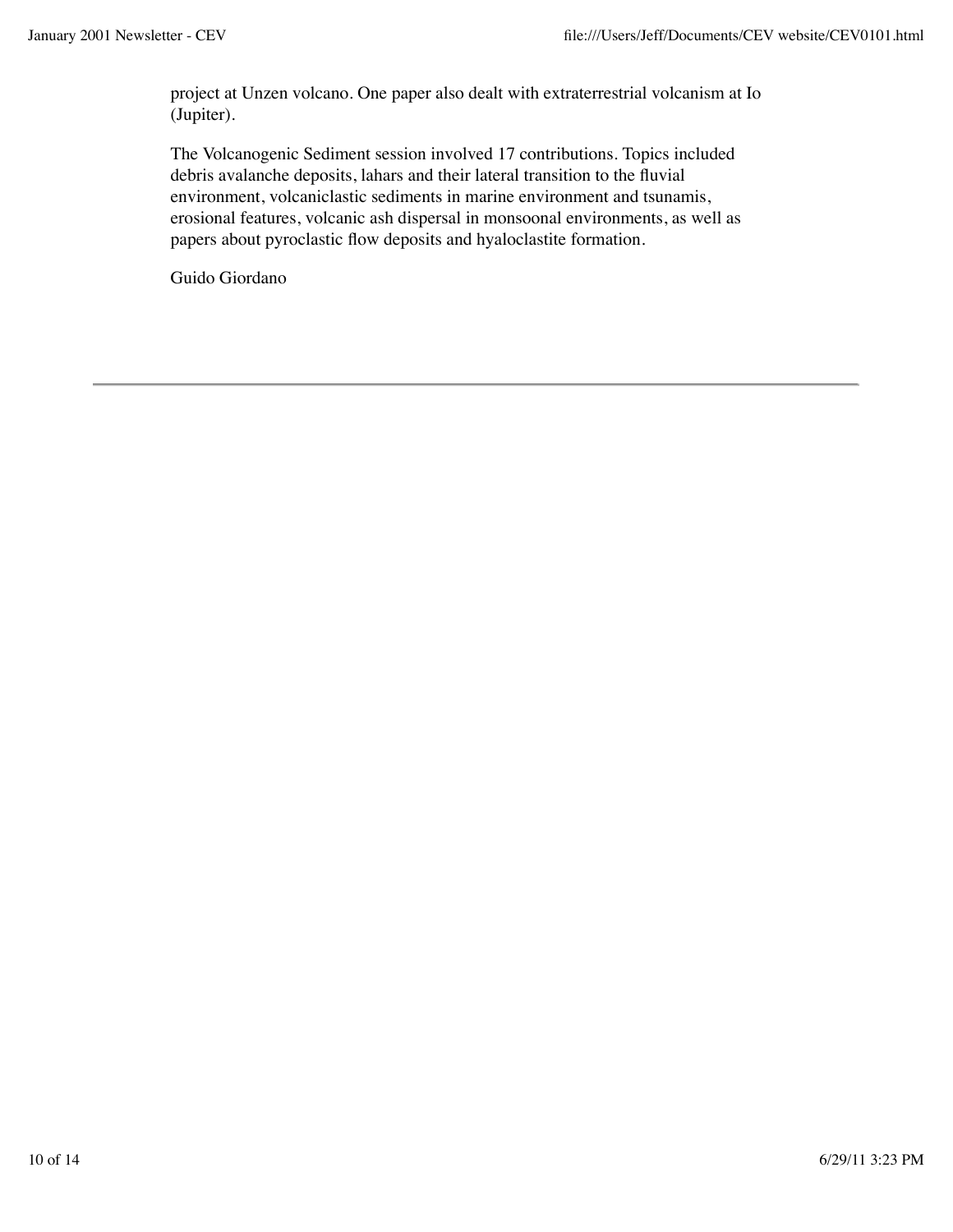#### **BROMO-TENGGER-LAMONGAN FIELD EXCURSION REPORT**

This pre-conference field excursion was attended by around 20 people from a variety of countries. The first day involved a marathon 13 hour drive across Bali and east Java. Although tiring, the journey was by no means boring as the breathtakingly beautiful countryside provided excellent visual stimulation. The short ferry ride between Bali and Java was an exercise patience but made eased by some nifty hat/bag demonstrations by the crew. By the end of day 1 we eventually arrived at the Bromo caldera rim where, due to the altitude, the tropical temperatures had taken a nose dive.

Day 2 involved an early (3:30 am) start and a jeep drive across the 'sand-sea' caldera to watch sunrise from a vantage-point on the caldera rim. The view, at sunrise, southwards across the partially mist-filled caldera with the intracaldera cones and the imposing Semeru to the south exploding every 30 minutes has to be one of the most incredible volcanic panoramas in the world. Following a brief breakfast we descended into the caldera stopping at some caldera wall exposures comprising alternating scoria and ash beds. Later we climbed and circumnavigated the Bromo tuff cone. There are many excellent exposures through the flanks of the largely phreatomagmatic products of this cone. Cowpat bombs were observed plastered against the inner walls of the tuff cone that probably represent magmatic phases during cone building. The rest of the day was spent examining exposures of pyroclastic deposits north west of the caldera.

Day 3 started off with a brief white-knuckle bus ride down the Ngadisari valley. The first stop was a small quarry in Sukapura ignimbrite cut by the locals for building stone. The ignimbrite was incipiently welded with characteristically dense pumices. Eastwards from this locality there fine views eastwards toward Lamongan, our next stop. Before lunch we transferred to small Bemo vans, the Indonesian equivalent of minibuses and a reminder that most Indonesians are shorter than us. Lunch was taken on the rim of one of the many maar craters that litter the flanks of Lamongan and followed by examination of some nice exposures through the rim of another of these structures. We made a particularly interesting trip up through the villages on the flanks of Lamongan to one of the historical lavas formed in the 19th century. The overnight stop was in Lumajang a relatively prosperous town, although quite clearly not a place that many westerners visit given the interest in our presence.

Day 4 - From Lumajang we travelled to the southern flank of Semeru volcano. The group waited patiently amid paddy fields for a view of an explosion from Semeru, eventually we were rewarded. Next we visited a sabo dam in the Kobokan river, one of the major drainages of Semeru volcano and examined lahar deposits and some possible primary pyroclastic flow deposits formed in 1995. We continued to the Semeru Volcano Observatory where we observed seismic signals of explosions being recorded, even if we didn't see them, as the volcano was now obscured by clouds. In the afternoon we saw some amazing construction work replacement bridge destroyed by the 1995 pyroclastic flows. The management of Indonesian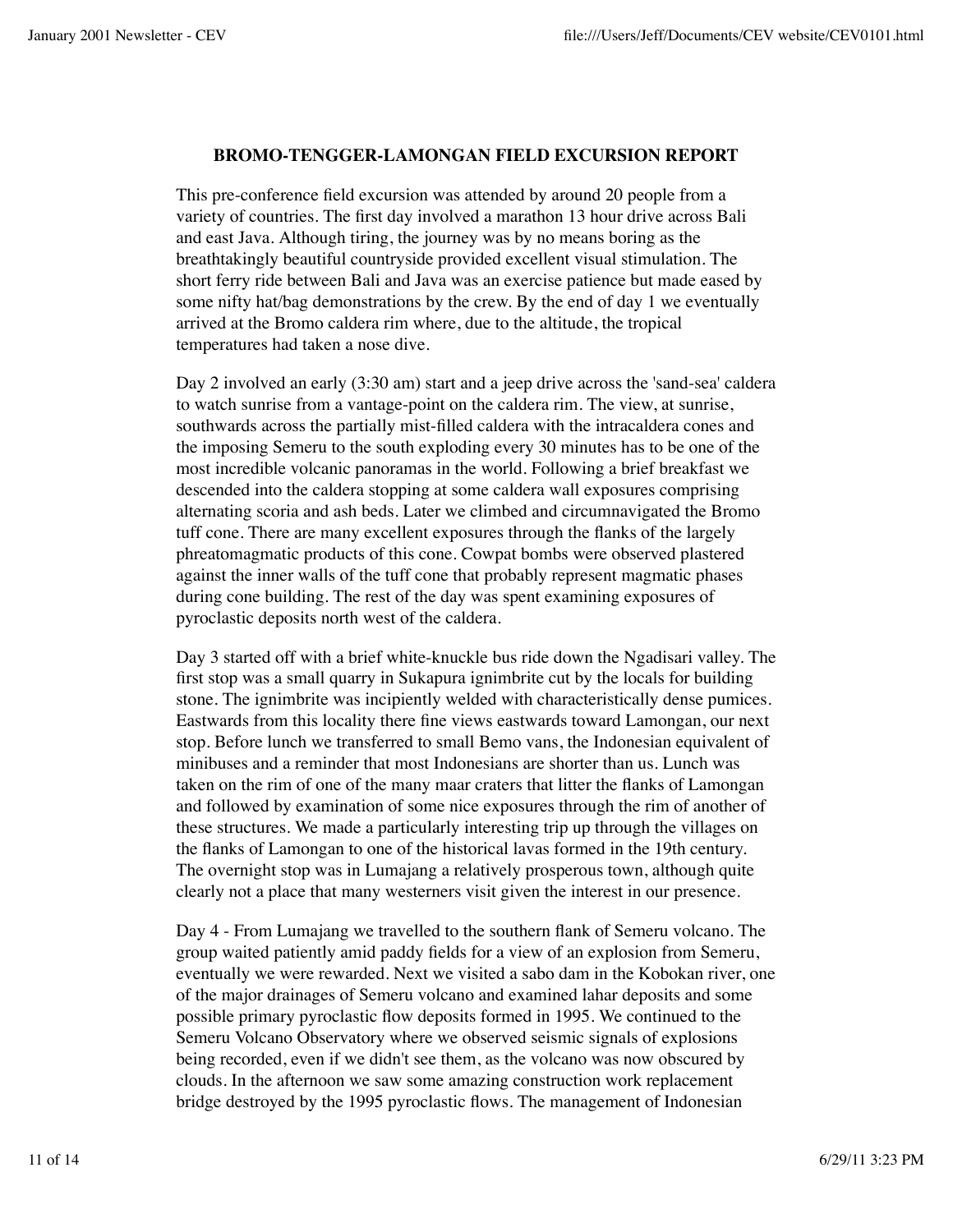vast amount of work that has been put in to construction of sabo dams. The last night of the excursion was marked by some fantastic Javanese dancing given by local schoolchildren. At the end of the show some of the participants were invited to dance.Unfortunately some participants dancing skills left a lot to be desired. I personally, on behalf of all the participants, would like to thank the organisers for such a fantastic trip.

Paul Cole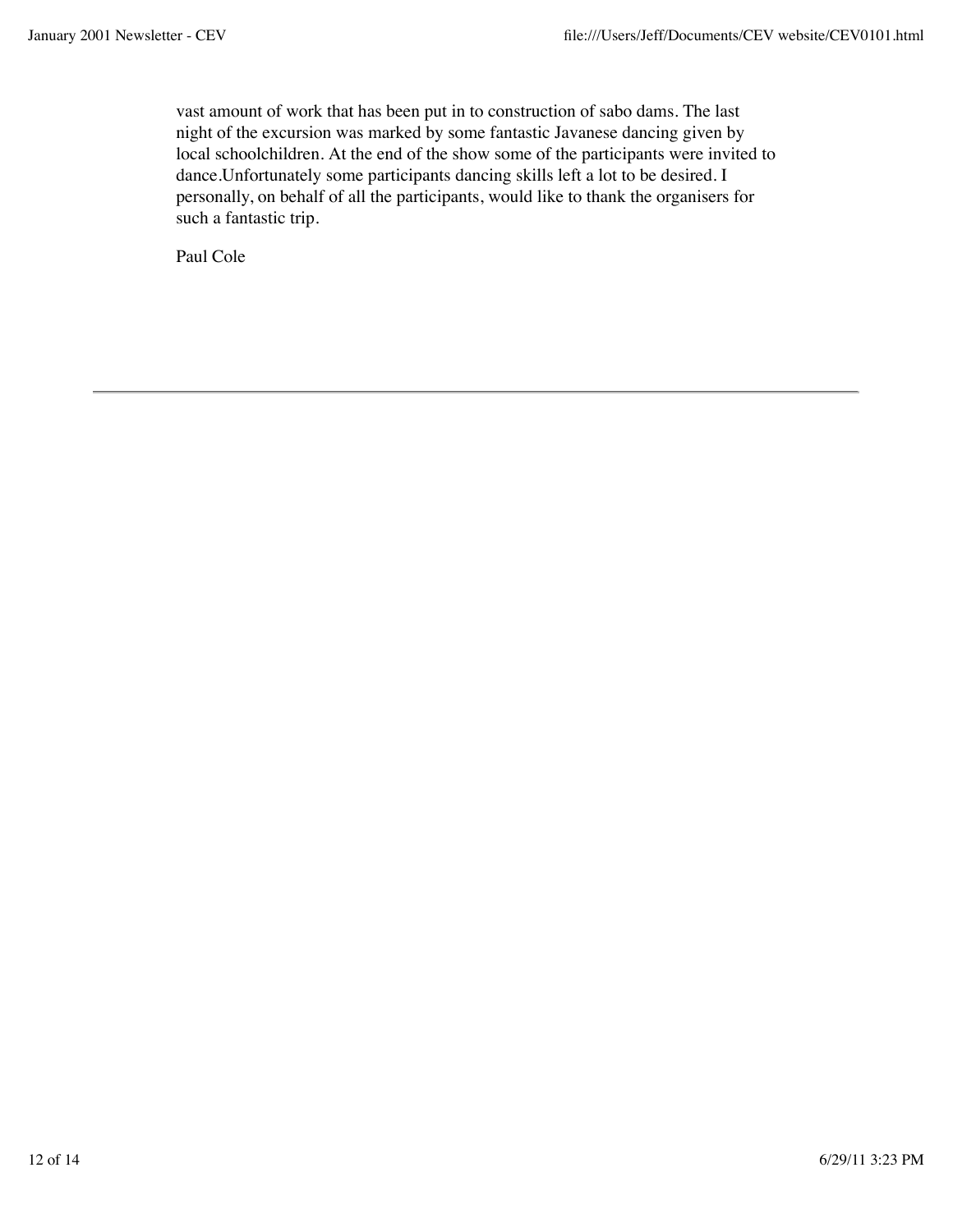#### **FIRST INTERNATIONAL MAAR CONFERENCE REPORT**

The first (?!) International Maar Conference was held in Daun, Germany, in August, 2000. Daun is a small town in the heart of the West Eifel volcanic field, famous for its maar volcanoes. The conference's goal was to bring together people working on the many aspects of maars, from physical volcanology to fossils to paleoenvironment to limnology and aqueous geochemistry. The organizing committee, chaired by Georg Buchel, did an admirable job bringing the meeting to life. They managed to drag money out of a number of sponsors, and used that to create a small, workshop-like meeting of about 150 participants, including well-known experts and up-and-coming students in the aforementioned subjects. Evening events, commonly fueled with food and beer ("Bitte ein Bit" was a common refrain), allowed people to informally critique ideas in small impromptu groups. The organizers are to be commended for quickly setting a tone of informality in which no ideas were sacred.

Four field trips were organized, with emphases on the volcanology of the Quaternary West Eifel maars, the Tertiary Ohre rift maars, the Tertiary Eifel maars and East Eifel District, and fossils of the Tertiary maars. I attended the Quaternary West Eifel maar excursion, which for four days provided about 30 of us with a bottom-to-top view of the exposures of maars and the upper parts of their underlying diatremes. Discussions at the outcrops were vigorous and always good-humored. I was impressed by the ability of the leaders to accept questioning of their long-held ideas, and to admit when they were unsure of answers (and when they were ABSOLUTELY sure!).

The meeting was marked by some excellent talks, in both German and English. Posters were presented in a prominent location, so that attendance was excellent. Some of the best presentations were via posters, which also allowed people to reach across language barriers. The number of student presenters was impressive, and bodes well for future research on maars and phreatomagmatism. Several studies made real strides toward linking field data on actual eruptions with models and experiments. The combination of field and experimental work is well-shown by the work that combines Bernd Zimanowski's experimental laboratory in Wurzburg with Piero Dellino's field and particle studies of La Fossa di Vulcano (and Iris Gehring, the student who is doing much of the work!). Their work, some of which is published in a recent Nature article, has found that they can re-create natural particle shapes and textures in the laboratory using certain magma-water interaction constraints. This work may move us closer to understand how the two fluids actually interact to produce explosions. Ken Wohletz and Bernd Zimanowski (or was that Ken Zimanowski and Bernd Wohletz?) gave an excellent demonstration of how field data can be used to create models of eruptions, and how these models can then be tested in the laboratory and field. As in explosive volcanology in general, much of the future gains in knowledge will likely come from such combinations of field and laboratory/simulation work. The added complication of magma/water interaction to the general explosive dynamics may delay accurate computer modeling of phreatomagmatism for a time, but it will eventually happen.